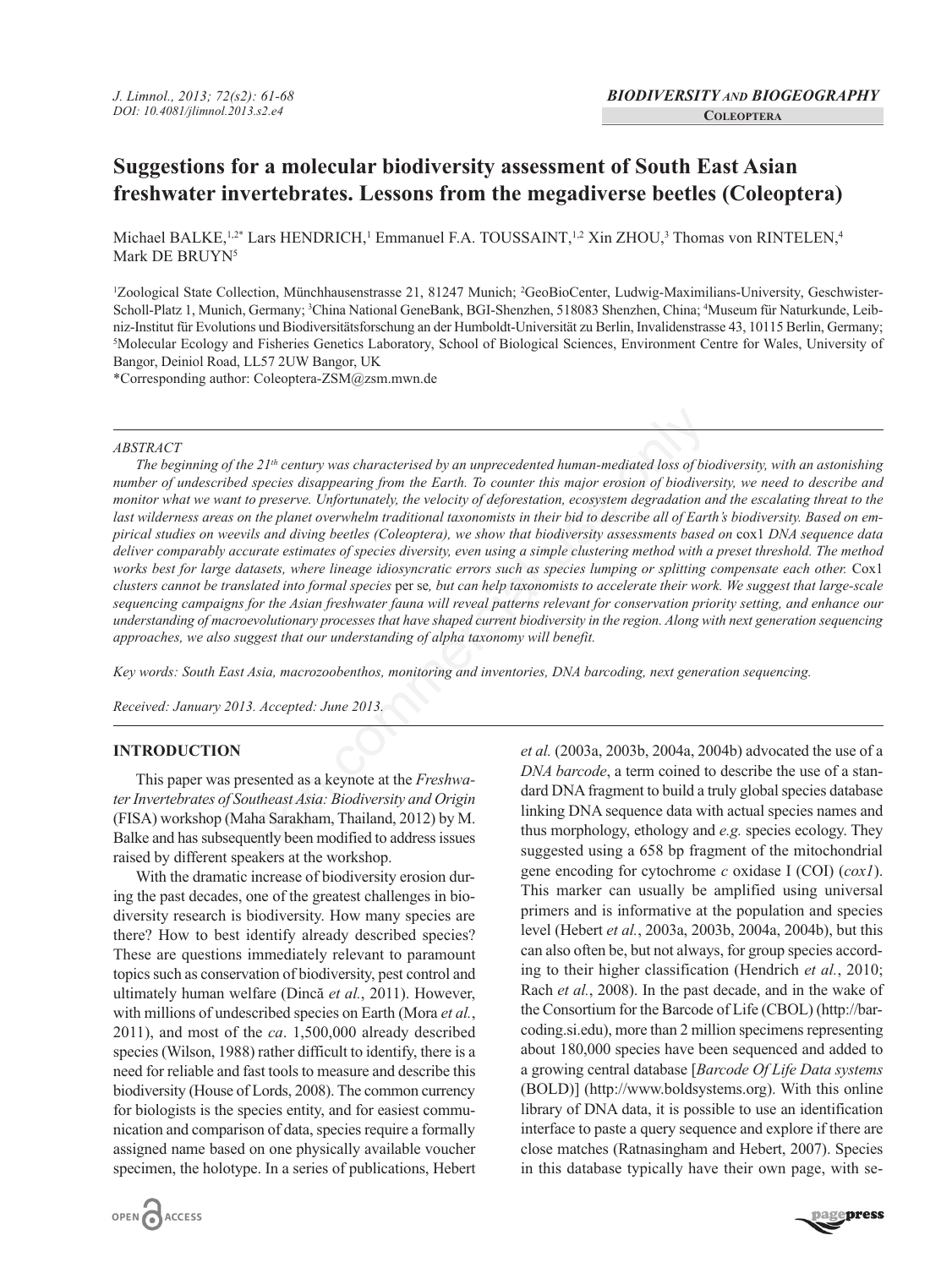quence data and most notably voucher information, distribution maps and voucher photographs. While this system may not be perfect, it does illustrate very well how taxonomic data can be implemented and managed.

Many studies have shown that this DNA barcoding fragment can successfully be used to identify species (once a reference database has been created) (Janzen *et al.*, 2009; Dincă *et al.*, 2011), and potentially detect overlooked species even in well-studied faunas (Herbert 2004a, 2004b; Hausmann *et al.*, 2011). It was suggested that the genetic divergence among species is usually larger than within species, which should allow for species identification/delineation using simple preset divergence thresholds (Hebert *et al.*, 2003b), or using more elaborate methods employing statistical techniques to describe population genetic and speciation processes (Monaghan *et al.,* 2005, 2009; Pons *et al.*, 2006). However, several studies urge for caution (Meier *et al.*, 2006), as identification success might be low in certain cases, especially when moving from local to regional sampling levels where increasing numbers of closely related species are included (Bergsten *et al.*, 2012b; Hendrich *et al.*, 2010), or where interspecific DNA divergence levels between some species of one genus can be less than within other species of the same genus (Hendrich *et al.*, 2009). In young species, the genetic signal of *cox1* can be unstructured between species (Hendrich *et al.*, 2010), only allowing for delineation of a species-complex rather than individual species.

Taking these potential pitfalls into account (Moritz and Cicero, 2004; Will *et al.*, 2005), however, DNA sequence data can be a useful addition to the biologist's toolkit (Hebert, 2004a; Goldstein and Desalle, 2011). An example of such an approach is the Barcoding Fauna Bavarica (Germany) project, which assembled data for more than 10,000 animal species, *all identified by experts*, and all vouchered (www.faunabavarica.de). This was possible because existing taxonomic knowledge was good, and experts for a range of taxa were relatively abundant. Even among the supposedly best-characterised species, overlooked sibling species were identified [*e.g.* documented by Bergsten *et al.* (2012a)], and taxonomic revision for the whole dataset has recently begun.

In most tropical regions, however, the situation is more challenging, mainly due to a lack of taxonomic expertise and a very high proportion of undescribed species (May, 2010; Riedel *et al.*, 2013a). This also became evident during the FIsA workshop, for a range of taxa from rotifers to small Crustacea and aquatic insects. There is no doubt that a solid taxonomic framework is the most desirable foundation for any kind of biodiversity assessment. Proposed tools to accelerate taxonomy are manifold (Mallet and Willmott, 2003; Dayrat, 2005; Padial *et al.*, 2010; Riedel *et al.*, 2013a), and a review is not within the scope of this paper. Here, we rather focus on an alternative

approach, and suggest the use of large scale DNA sequencing and objective clustering of data (Meier *et al.*, 2006) to provide first insights into large scale patterns of aquatic invertebrate diversity across south East Asia. specifically, we suggest using standardised protocols based on the DNA barcoding method outlined above (Hebert *et al.*, 2003a), to create an objective, scientific basis to better understand freshwater diversity in Asia, to provide publicly accessible data for conservation and the setting of research priorities, and, for example, biogeographic analysis and community ecology. This is not to rival established taxonomic expertise and formal species description, but rather a supporting measure to these approaches (Riedel *et al.*, 2013b). We refer to our campaign as *molecular biodiversity assessment* (MBA), and this can be further developed into metabarcoding (see below).

# **METHODS**

The DNA laboratory and analytical procedures required to obtain barcodes have been described in detail in previous open access publications (Hendrich *et al.*, 2010; Hawlitschek *et al.*, 2012; Tänzler *et al.*, 2012). Detailed information can also be found in our laboratory wiki at: http://zsm-entomology.de/wiki/The\_Beetle\_D\_N\_A\_Lab. While museum specimens may deliver DNA adequate for barcoding purposes (Hebert *et al.*, 2013), the use of freshly collected specimens and/or specimens stored in 96% ethanol at -80°C is strongly advocated. Whenever possible, non-destructive DNA extractions (*e.g.* using the Qiagen™ column kit; Qiagen, Venlo, The Netherlands) should be performed using whole specimens for small taxa, and leg, thoracic, abdominal or antennae tissues for larger taxa. The preservation of specimen integrity is of great importance, since they will be retained in a public natural history collection as a physical voucher (Riedel *et al.*, 2013a). All vouchers are then digitised and the pictures uploaded to the database for further ease of identification and referencing. The DNA fragment we use is either the so-called barcoding fragment, the 5' end of cytochrome CoI (Hebert *et al.*, 2003a) or the 3' end of *cox1* (for diving beetles, because we traditionally focused on that fragment; Hendrich *et al.*, 2010). once a specimen has been processed through this pipeline, the corresponding sequence, picture and exhaustive information (classification, collector, locality) should be uploaded to complete the global database. stribe population genetic and<br>
galan *et al.*, 2005, 2009; Pons be further developed into metabarcoc<br>
ereral studies urge for caution<br>
fification success might be low<br>
then moving from local to re-<br>
The DNA laboratory and

> For our preliminary studies (Hendrich *et al.*, 2010; Tänzler et al., 2012), we used the SpeciesIdentifier module of TaxonDNA software (Meier *et al.*, 2006). This module allows clustering sequence data at different thresholds, *e.g.* ranging 1-10% of sequence divergence using uncorrected *p*-distances (Fig. 1). SpeciesIdentifier accounts for threshold violations according to the *triangle inequity* (*i.e.* when the divergence between A-B and B-C is 3% or less, but A-C exceeds 3%, then A, B and C would still be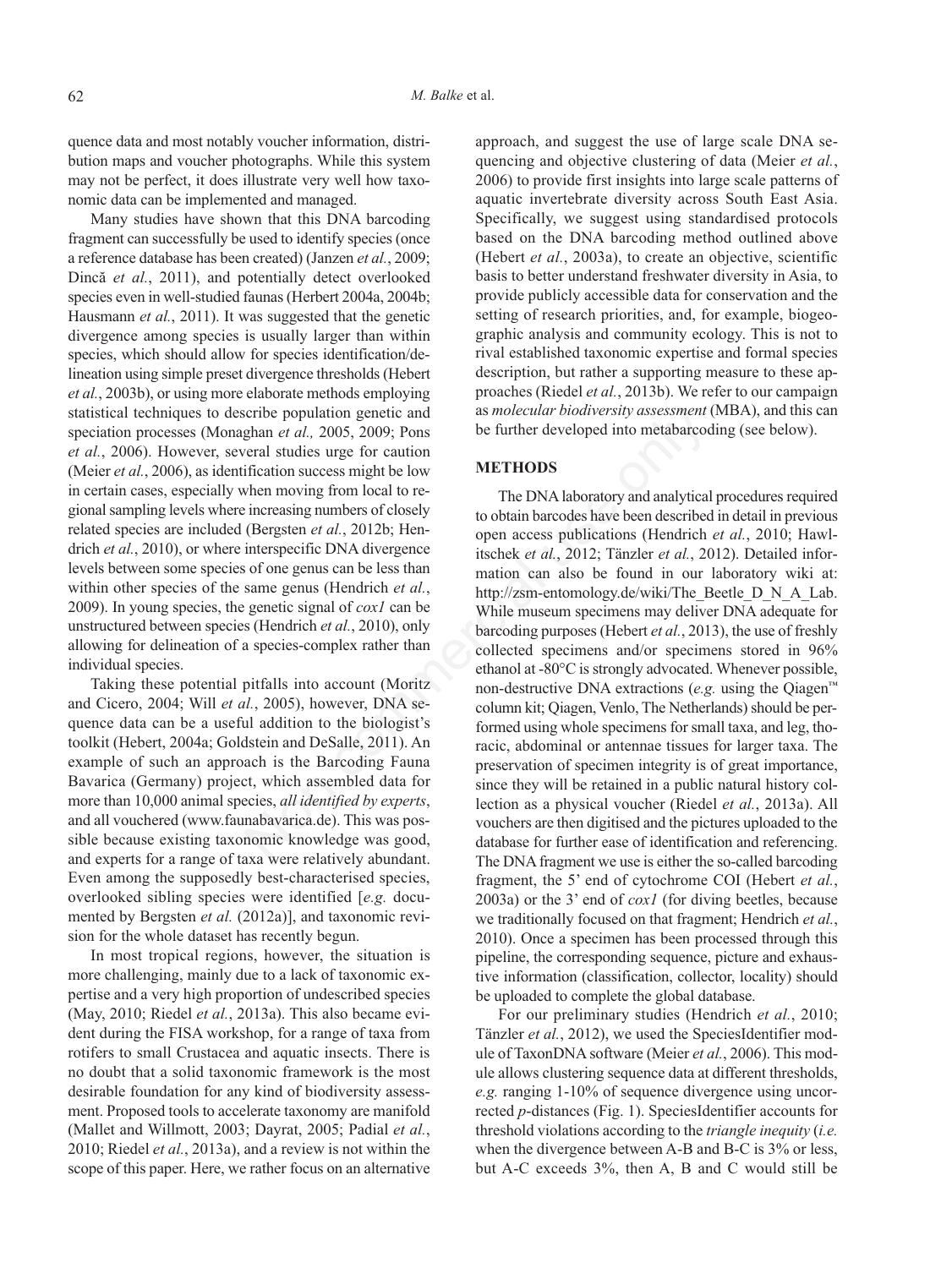grouped into one 3% cluster by Taxon DNA) (Fig. 1). In our case, a maximum threshold of 10% was likely to capture any kind of lineage idiosyncrasy. It is very important to recall that such distances between species should not be seen as fixed values, as they depend on the lineage or even the area under consideration. Although a generalised cut-off level for the sE Asian freshwater beetles here is suggested to be *ca.* >3% (but see below), one should take into account that biodiversity assessments using molecular screening should always be interpreted within context. Hebert *et al.* (2003b), for example, show that in Cnidaria, *cox1* sequences between species tend to be extremely low  $(1\%)$ , while in certain Crustacea, they can be very high (>20%), as we will discuss below for *Trigonopterus* weevils from New Guinea. This illustrates that the context should indeed be taken into account, but also that a combination of more than one technique (*e.g.* morphology+genetics) is highly important especially to test molecular methods for potential focal taxa and of course for proper taxonomic work.

speciesIdentifier recognises *a priori* delineated species from sequence names as long as the name follows the format *genus species*, *i.e. Rhantus suturalis*, or *Exocelina australiaone* MB1307. The output summarises the number of different species names in the dataset, the number of clusters found under the preset threshold (*e.g.* 1, 2, 3%), the number of clusters containing only one species name, and the number of *perfect clusters* (those that contain all individuals under one species name and only those individuals, *i.e.* monophyly). Therefore, we can calculate the number of split clusters (one species split into more than one cluster, *i.e.* paraphyly) and lumped clusters So the context that context to prophology. Second, and the context<br>one into account, but also that a com-<br>on one technique (e.g. morphology+ge-<br>of perfect clusters (*i.e.* cluster<br>portant especially to test molecular<br>of a

(more than one species name in a cluster). SpeciesIdentifier was also used for species richness estimation, with clusters taken as species surrogates. For any clustering threshold (*e.g.* at 1, 2, 3%), two values were reported.

The first of these values was the number of clusters found relative to the number of morphology-based species names in the dataset (*agreement* hereafter). This is illustrated in Fig. 2, left part (same height for columns means a perfect match); Fig. 3 shows the clustering performance at different preset thresholds. For example, a dataset with a hundred species names and a threshold clustering at 25% divergence would likely reveal only one cluster. Thus, our species richness estimation would amount to a meager 1% (*agreement*) of the true species, as delineated by morphology. second, and more importantly, we report *taxonomic accuracy*, which was calculated as the number of perfect clusters (*i.e.* clusters containing all sequences of a morphology based species and only those sequences) relative to the number of species in the dataset. The number of perfect clusters can increase when the existing taxonomy is revised to accommodate cryptic or overlooked species. A 100% *accuracy* means that all clusters perfectly mirror putative species based on morphology (Fig. 2, right part – above circle means full congruence, middle circles are values in between, and lower circles mean full incongruence; Fig. 3). Higher numbers indicate species number overestimation/oversplitting, lower numbers indicate species number underestimation/lumping.

It is important to use species names, either formally identified described species, or operational expert taxonomic units (*e.g*. *Exocelina australiaone* MB1307) to be able to evaluate the performance of the method.



Fig. 1. Principle of clustering DNA sequence data. \*The distance between specimens within a 3% cluster can exceed 3% because of the *triangle inequity*.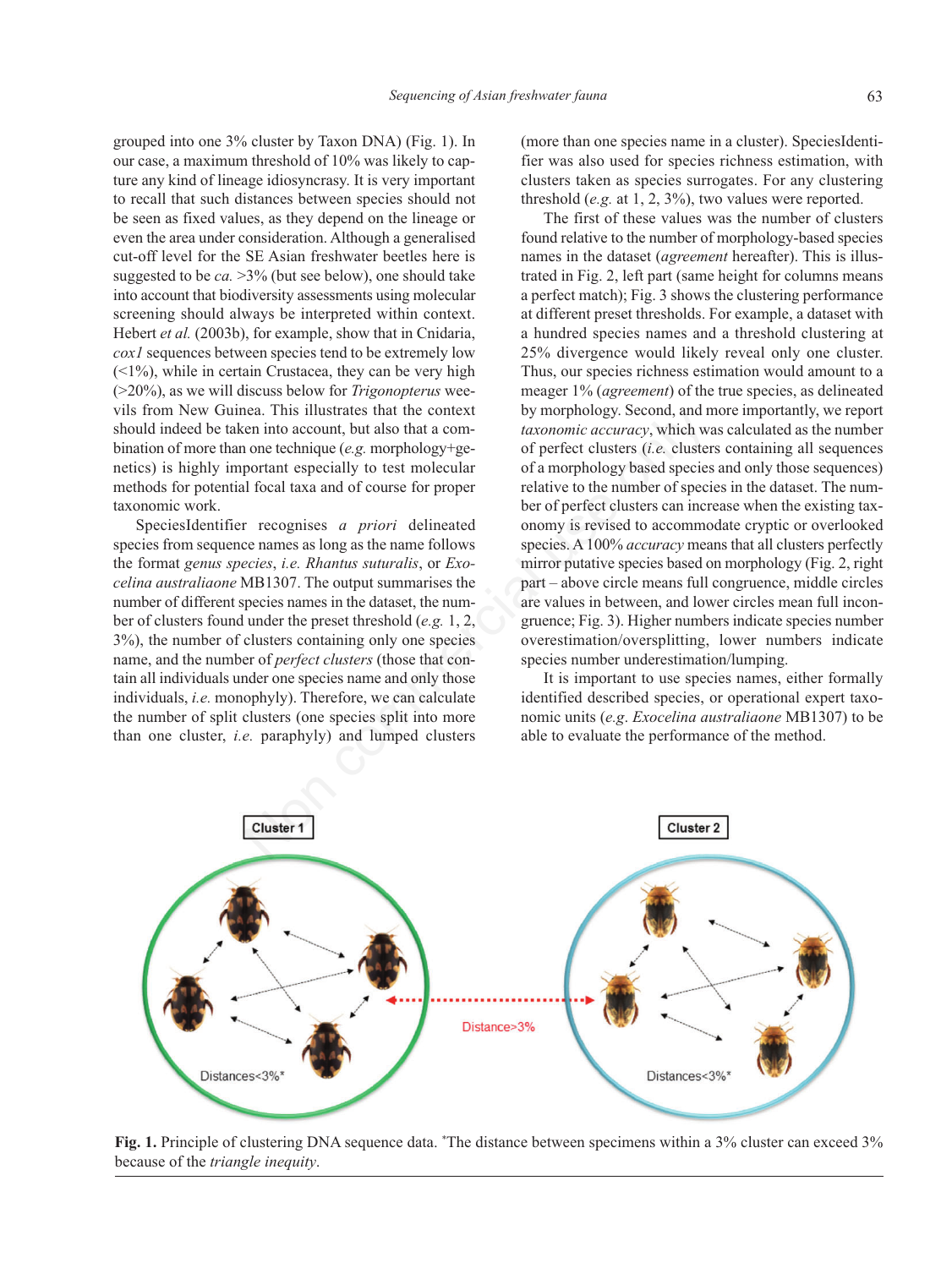For the proposed molecular biodiversity assessment campaign, speciesIdentifier can and will have to use sequence names such as *Ephemeroptera sample MB7673* and so forth until further refinements are made based on taxonomists' feedback.

## **RESULTS AND DISCUSSION**

## **Molecular biodiversity assessment**

In preliminary studies we have asked: how well does the *number* of clusters agree with the *number* of species in the dataset (quantitative assessment) (Fig. 2)?

We also asked: how well do the *contents* of clusters agree with *contents* of species in the dataset? In other words: is there a method that detects species from our sequence matrix with 100% accuracy? (qualitative assessment) (Fig. 2).

For the entire Australian diving beetle (Coleoptera: Dytiscidae) fauna, with >270 sequenced species, we have empirically shown that the best results occur at cut-off thresholds between 2 and 3%. At 2-3%, we find a 100%

correct estimation of the species number in a sample (quantity), however the quality was lower than expected, only *ca.* 80% of the clusters could be translated directly into formal species (Fig. 3) (Hendrich *et al.*, 2010). In a dataset of 279 species of New Guinean *Trigonopterus* weevils (Curculionidae) (Tänzler *et al.*, 2012), the quality of the clustering was 86% at a 3% cut-off, but the species number was 16% higher than that based on morphologically described species. Because of their high interspecific divergences, performance for *Trigonopterus* was best at 8% cut-off. The surprising result was that for both groups, utility of a standard threshold at *e.g.* 3% delivers error margins for taxonomic accuracy of <30% (diving beetles) (mean error for diving beetles individual genera was 21%) and <14% (*Trigonopterus* weevils), which were lower than in many studies using morphospecies sorting, where error could be up to 80% (Krell, 2004).

Clustering of *cox1* sequences can therefore provide a first insight into local species diversity (but of course not replace proper taxonomic revision). However, it has also



**Fig. 2.** Different cases of clustering performances and summary of the issue of lineage idiosyncrasy. A) The numbers of both morphospecies and genetic clusters are highly congruent. In such a case, the clustering performance is optimal, meaning that the agreement between morphologically identified species and genetic clusters based on the barcode fragment is excellent as represented by broadly overlapping circles. B) The number of morphospecies and genetic clusters are different, with two possibilities, *i.e.* the clustering based on barcodes recovers less putative species than the number of species based on morphology, or the opposite. In this case, morphology and barcoding are not in full agreement, and the clustering performance is then moderate. C) The number of species recovered by either morphology or barcoding is completely different, and the clustering performance is poor, as represented by non-overlapping circles between morphology-based and barcode-based identifications. It is noteworthy that the efficiency of clustering is highly dependent on lineage idiosyncrasy, and that despite this pitfall, the performance can be improved by tuning the threshold of clustering.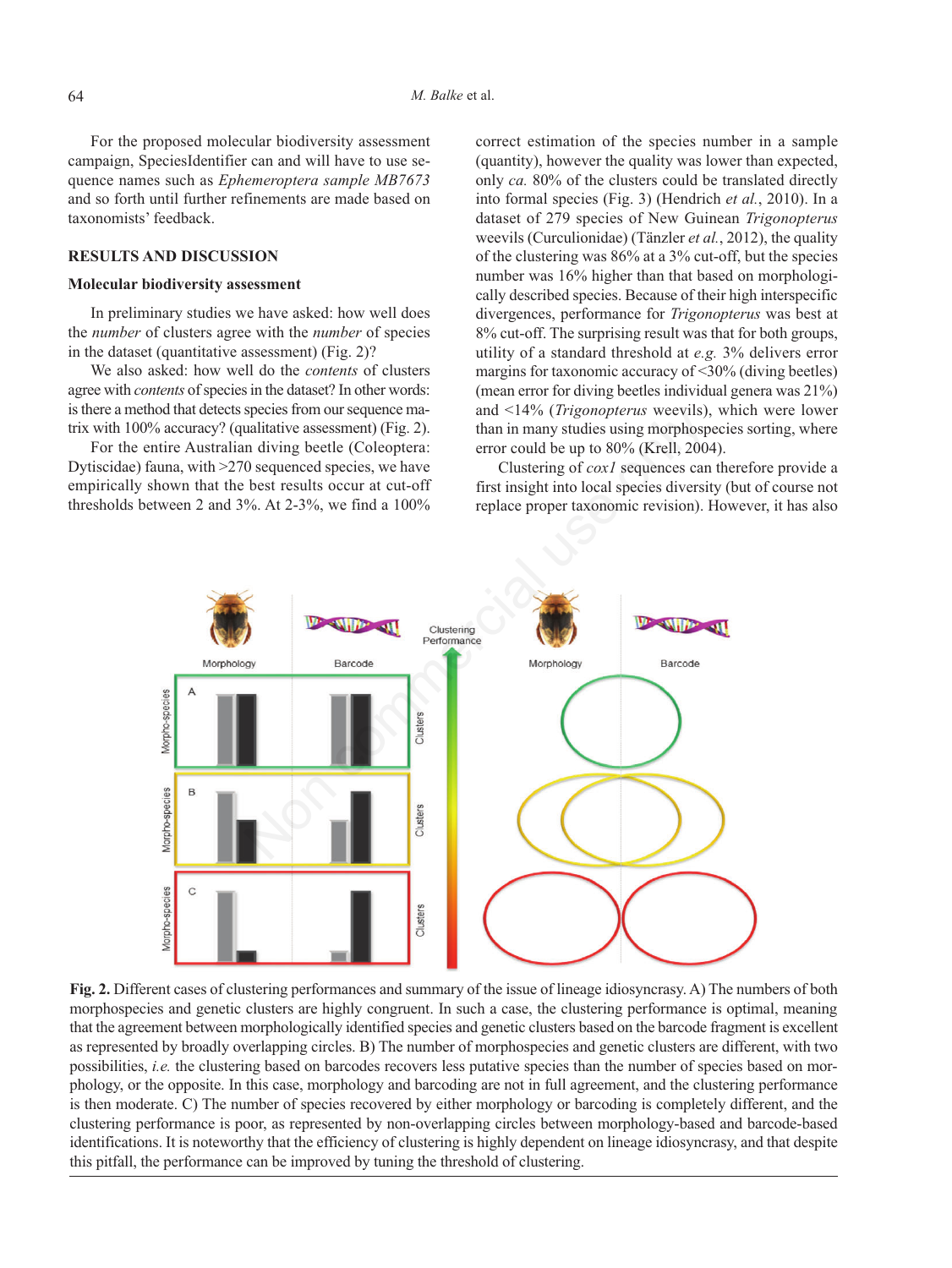been shown that datasets should be large and ideally cover many lineages for such an MBA approach. Performance is highly lineage idiosyncratic, and errors for individual lineages can be significantly higher (Hendrich *et al.*, 2010). studies on additional taxa are certainly needed. However, we feel confident that this approach can be widely applied to little-known communities to gain first insights into diversity patterns. Over time, and with improving taxonomic knowledge and databases, cluster-bycluster sorting of lineages will be named, and their contents evaluated.

# **Molecular biodiversity assessment data for conservation, community ecology and biogeography**

Haplotype clusters can be used to calculate similarity indices, such as the sorenson index. Also, results for larger datasets were consistent between different analytical methods, *e.g.* traditional species delineation *vs* DNA entities, delineated by clustering or more sophisticated general mixed Yule coalescent (GMYC) analysis (Hendrich et al., 2010; Tänzler et al., 2012). Sequence data can moreover be used to calculate richness accumulation curves, using either haplotype or phylogenetic diversity. For regional samples of aquatic macroinvertebrates from Canada, a high correlation with morphologically delineated entities was found (Zhou *et al*., 2009). sequence data help to assign those lifestages to species names for which there is otherwise little hope to achieve reliable identification. This greatly aids ecological surveys and environmental impact assessments, especially when immature stages and adults occupy very different habitats, *e.g.* in the Trichoptera and Ephemeroptera, and it is crucial for conservation priority setting to understand where certain species actually breed (Ruiter *et al*., 2013; Zhou *et al.*, 2007, 2010). Zhou *et al*. (2013) provide references on national biomonitoring programmes and possible sequencing-based approaches to aid these ecological surveys. rs can be used to calculate similarity<br>
ologically, yet we are only not<br>
consistent between different analytical<br>
ditional species delineation w DNA<br>
Asian weltands, in particular,<br>
distinging or more sophisticated<br>
pogen

## **Limitations and pitfalls**

DNA sequence data and MBA cannot automatically be translated into species entities, and does not provide a substitute for traditional taxonomy. Yet, the method can be a proxy for *species* sorting, and such *species* can be cross-checked with morphological or other evidence to accurately delineate species. This notwithstanding, problems associated with incompatible molecular *vs* morphological evidence are well established (Hendrich *et al.*, 2010; Hawlitschek *et al.*, 2012). Causes include, for example, very recent origins of species with associated incomplete lineage sorting and introgression (Monaghan *et al.*, 2006; Hawlitschek *et al.*, 2012), and this problem may occur particularly when a study covers species along with their closest relatives, *e.g.* densely sampled radiations or

densely sampled faunas (Hendrich *et al.*, 2010; Bergsten *et al*., 2012a). There is also not necessarily a straightforward approach when nuclear DNA markers are included (Skale *et al.*, 2012). However, these are not major problems as long as a study is carefully designed, taking these pitfalls into consideration. In doing so, a lot can be gained: MBA does not substitute carefully conducted taxonomic studies, it is really only a very first step. Nevertheless, MBA can be very useful as a framework for establishing further, integrative studies (Bergsten *et al.*, 2012a, 2012b).

# **A vision for a molecular biodiversity assessment campaign of Asian macrozoobenthos**

Asian wetlands and streams are incredibly diverse biologically, yet we are only now beginning to comprehend the true magnitude of their species diversity, and the patterns of this biodiversity between sites. Concurrently, Asian wetlands, in particular, are under enormous anthropogenic pressure, and conservation measures to maintain their ecosystem services are of utmost importance.

The setting of conservation priorities is hampered by a lack of taxonomic knowledge, and the inability to place re-



**Fig. 3.** Agreement and taxonomic accuracy of molecular clusters estimated at thresholds of 1-10% sequence divergence. Y-axis represents the relation of morphological entities *vs* molecular ones in % (*e.g.* if the *a priori* accepted morphological species number is 100, and we find 125 clusters using a 1% threshold, the value is 125%, meaning 25% overestimation of species number). Upper line is the agreement of species diversity estimation (percentage of clusters relative to the number of morphological species) while the lower line represents the taxonomic accuracy of clusters (number of clusters containing all sequences of a named species). At 100, there would be perfect agreement between both methods (modified from Hendrich *et al.*, 2010).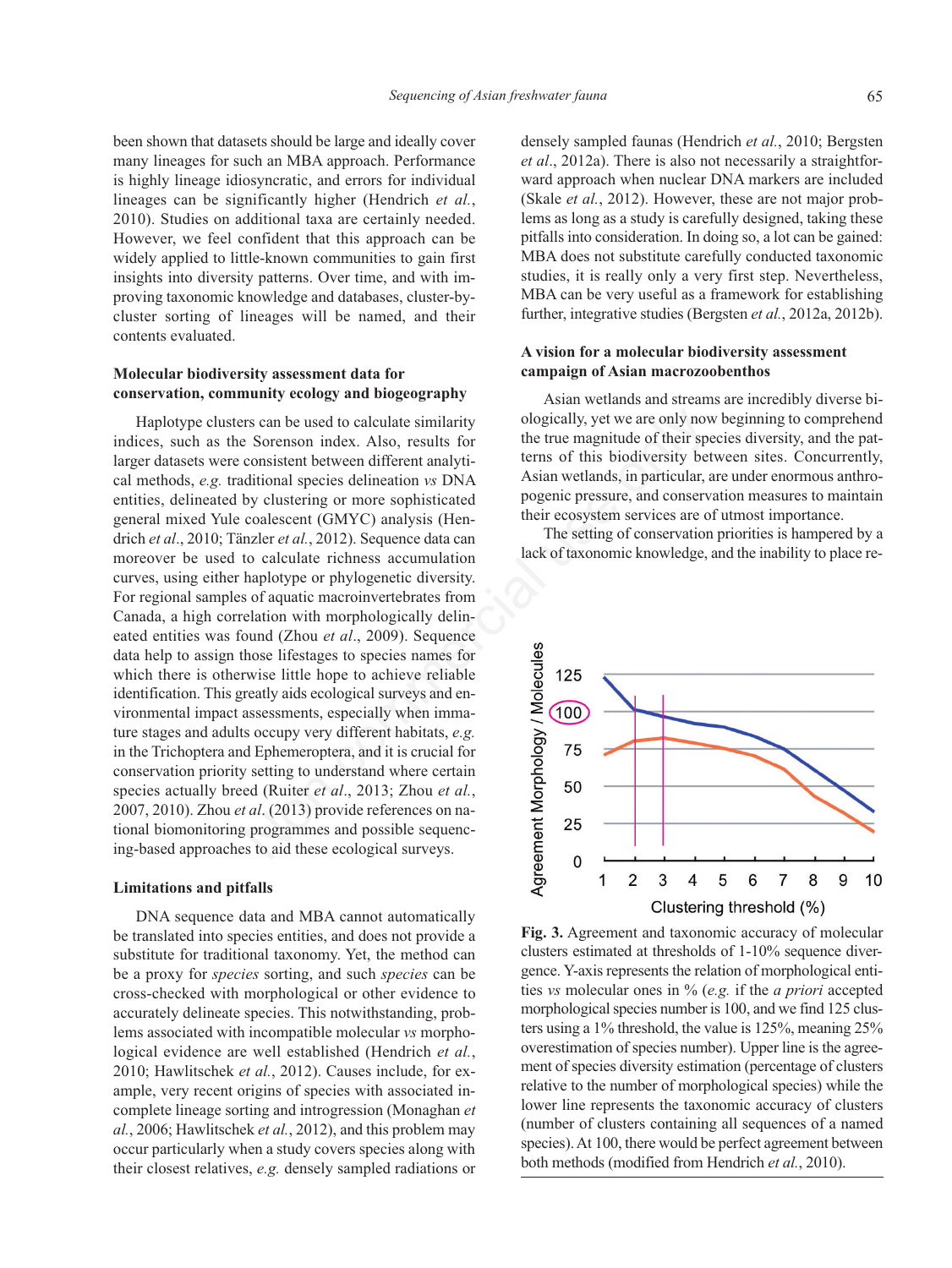sults from local species inventories into a regional or global context. It has been shown that the full geographic range of a species and their genetic diversity has to be carefully considered (Bálint *et al.*, 2011), and the same is true for levels of endemism (species turnover or β-diversity).

We suggest the creation of a globally accessible database that has the power to strongly improve knowledge on Asian macrozoobenthos (and beyond), and begin to remedy the current problems associated with insufficient taxonomic knowledge.

The basic workflow is that of a typical DNA barcoding campaign, bringing together expert taxonomists, field biologists and molecular taxonomists. The major theme is sustainability and accountability, with all vouchers digitised and deposited in public natural history collections; examples can be seen at the *All Lepidoptera* website (http://www.lepbarcoding.org), or the already mentioned BoLD website (http://www. boldsystems.org). Pfrender *et al.* (2010) provide a review on project strategies that could also be adopted for work in sE Asia.

We envision a planning workshop at the next FIsA meeting, to discuss an initial funding and sampling strategy. The obvious initial focus might be directed to lowland wetlands, which are under extreme threat. To gain first insights into diversity patterns, we suggest initial sampling at 200 localities across Southern and SE Asia west of Wallace line, covering the various biogeographical and ecological regions.

The DNA sequence data can serve as an immediate proxy for formally named species, to satisfy the requirement for a preliminary assessment of species diversity and diversity patterns using the MBA outlined above. Such a system would also support taxonomy, as data and vouchers will be freely available for experts, and monographic work should be strongly encouraged and financially supported, wherever possible. The preliminary data would certainly highlight areas of greatest potential species richness, which should incentivise taxonomists to prioritise efforts in these geographic areas of highest biodiversity.

#### **A suggestion for taxon selection**

We feel that a targeted approach is the key to success, and taxon selection should be based on discussions within the community to identify taxa where there is current taxonomic expertise to rapidly facilitate project outcomes, and also the selection of taxa where Asian projects can feed directly into existing global initiatives for added value. Examples are the international Barcode of Life's (iBOL) working group 1.7. Freshwater Bio-Surveillance which covers the groups commonly used for environmental impact assessments (EIAs) such as Ephemeroptera, Plecoptera, Trichptera (EPT) and Odonata, or the Trichoptera barcode of life (http://trichopterabol.org/). others include different groups of Coleoptera, Crustacea and Mollusca where local (national) and international working groups already study Asian representative taxa. Groups should in general have been shown to add relevant information for environmental impact assessment, and should be comparably easy to handle and curate. The Barcoding Fauna Bavarica project (http://www.faunabavarica.de/) is an example where taxon selection was focused that way, funding and involving existing taxonomic expertise. After three years, more than 10,000 species have been collected, identified and sequenced. The setting for taxon identification is different in the widely understudied Asian fauna, but the basic framework is the same.

# **New technologies**

There seems to exist a misconception as to the strength of DNA barcoding. It lies in the use of a standard marker that can link genotype to species. This requires a carefully well-finished and taxonomically revised database as basic knowledge of which haplotype belongs to which species, or which group of similar haplotypes represents which lineage of closely related young species (Hawlitschek *et al.,* 2012). such a database forms the reference system for future mass sequencing technologies – no matter what percentage of a genome is being sequenced – so that matching the genetic data with taxonomy will only require a *cox1* database search in most cases. in a linitery collections;<br>
The *All Lepidoptera* website<br> *The All Lepidoptera* website<br> *The already* mentioned<br> *There seems to exist a misconceptions*<br> *The already* mentioned<br> *There seems to exist a misconceptions*<br>

## **Next generation sequencing**

DNA barcoding can be coupled with next-generation sequencing (NGs) and this method is known as metabarcoding (Taberlet *et al*., 2012a, 2012b). The latest DNA sequencing technologies can provide incredible amounts of information economically and more rapidly than ever envisioned before. Next-generation sequencing makes it possible to sequence large amounts of specimens at the same time. The length of sequence reads is increasing as technologies advance, and this may allow efficient sequencing of bulk samples, an approach referred to as environmental sequencing or metabarcoding (Hajibabaei *et al.,* 2011; Thomsen *et al.,* 2012; Yu *et al.,* 2012).

Hajibabaei *et al.* (2011) suggested that this is feasible for bulk samples of aquatic insects. Thomsen *et al.* (2012) showed that it is possible to detect (large) target species from water samples alone. That means that NGs methods offer an opportunity to monitor rare and threatened animal species from DNA traces in their freshwater environments, and even potential for identifying new species. The new DNA-based method is effective even in locations where the animals are extremely rare. The method if further developed might also show some correlation between the amount of DNA in the environment and the density of individuals, meaning that the DNA detection method can even be used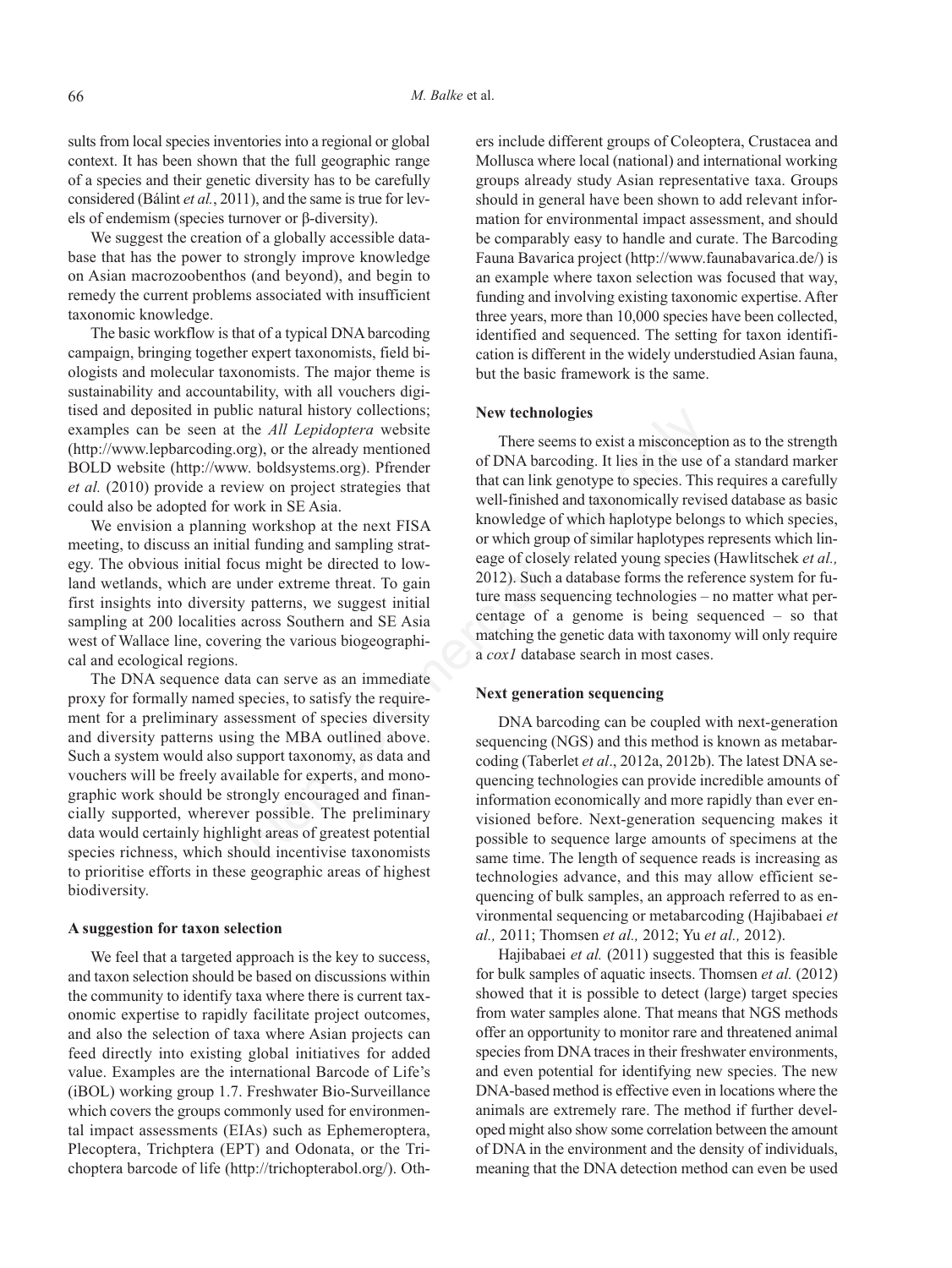to estimate population sizes. This is crucial in the monitoring of rare animals, where one often wants to know whether the population is large or small. The United Nations (UN) have agreed to halt the decline of biodiversity, but a prerequisite to do so is that we are capable of accurately documenting the status of threatened species. This new approach is a fundamental step forward making it cheaper and faster to monitor endangered species, and thus prioritise efforts to the benefit of biodiversity at a broad scale. Recent advances in NGs technologies enable such rapid quantification of these parameters directly from environmental water samples. Yu *et al.* (2012) show that NGS provides robust alpha and beta biodiversity assessments even in the absence of existing taxonomy, essentially taking the molecular biodiversity assessment methods suggested by Hendrich *et al.* (2010) and Tänzler *et al.* (2012) to the ultrasequencing level.

Finally, Zhou *et al.* (2013) describe an ultra-deep sequencing pipeline, *i.e.* NGs sequencing of environmental samples using a sequencing platform that produces extremely high amounts of sequence reads, which does not rely on pre-sequencing polymerase chain reaction (PCR) amplification. This means that the sample will go through a mitochondrial DNA enrichment step (centrifugation), and the DNA extraction step, followed by NGs sequencing. Such a pipeline, once optimised, would allow the simultaneous sequencing of mixtures of phylogenetically rather heterogenous samples, avoiding PCR primer mismatch problems. Also, without PCR amplification, there is some hope to be able to reveal relative abundance patterns in the sample. SEE SIMBONITE THE and Tanzler et al. (2012) to the and Nilsson AN, Barraclout and Tanzler et al. (2013) describe an ultra-deep se-<br>
Lal. (2013) describe an ultra-deep se-<br>
Lect of geographical scale of the effect of geogr

## **CONCLUSIONS**

Molecular biodiversity assessment might be a good alternative to tackle morphotype sorting, as it is more objective and relies on more standardised protocols especially in the context of larger-scale projects with diverse personnel.

Conducted carefully, MBA for the first time in history: i) helps to gather scientific data where there is little or no hope for other information; ii) enables meaningful assessment of diversity without guessing how many *morphospecies* there are; and iii) most importantly, it enables student/local participation in an objective framework.

New sequencing technologies will also enable us to conduct large surveys or monitoring for conservation purposes based on objective scientific data.

Understanding how ecosystems function, however, relies on knowledge of species and their biotic and abiotic interactions, so taxonomists and field biologists/ecologists will always play a key role. The approach outlined here should facilitate targeted taxonomic work, and free taxonomists from routine work that can certainly be standardised and automated more efficiently and effectively.

## **ACKNOWLEDGMENTS**

Our sincere thanks to Dr. Maria K. Hołyńska and Prof. La-orsri sanoamuang for organising the *Freshwater Invertebrates of Southeast Asia: Biodiversity and Origin* (FISA) workshop in Maha Sarakham, Thailand,  $30<sup>th</sup>$  July to 4<sup>th</sup> August, 2012. This work was supported by DFG grant BA2152/11-1 to Dr. Michael Balke.

## **REFERENCES**

- Bálint M, Domisch s, Engelhardt CHM, Haase P, Lehrian s, Sauer J, Theissinger KT, Pauls SU, Nowak C, 2011. Cryptic biodiversity loss linked to global climate change. Nat. Clim. Chang. 1:313-318.
- Bergsten J, Bilton DT, Fujisawa T, Elliott M, Monaghan M, Balke M, Hendrich L, Geijer J, Herrmann J, Foster G, Ribera I, Nilsson AN, Barraclough TG, Vogler AP, 2012a. The effect of geographical scale of sampling on DNA barcoding. syst. Biol. 61:851-869.
- Bergsten J, Brilmyer G, Crampton-Platt A, Nilsson AN, 2012b. sympatry and colour variation disguised well-differentiated sister species: *suphrodytes* revised with integrative taxonomy including 5 kbp of housekeeping genes (Coleoptera: Dytiscidae). DNA Barcodes (Berlin) 1:1-18.
- Dayrat B, 2005. Towards integrative taxonomy. Biol. J. Linn. soc. 85:407-415.
- Dincă V, Zakharov EV, Hebert PD, Vila R, 2011. Complete DNA barcode reference library for a country's butterfly fauna reveals high performance for temperate Europe. P. Roy. soc. B-Biol. sci. 278:347-355.
- Goldstein PZ, Desalle R, 2011. Integrating DNA barcode data and taxonomic practice: determination, discovery, and description. Bioessays 33:135-147.
- Hajibabaei M, shokralla s, Zhou X, singer GAC, Baird DJ, 2011. Environmental barcoding: a next-generation sequencing approach for biomonitoring applications using river benthos. PLos oNE 6:e17497.
- Hausmann A, Haszprunar G, Hebert PDN, 2011. DNA barcoding the geometrid fauna of Bavaria (Lepidoptera): successes, surprises, and questions. PloS ONE 6:e17134.
- Hawlitschek o, Hendrich L, Espeland M, Toussaint EFA, Genner MJ, Balke M, 2012. Pleistocene climate change promoted rapid diversification of aquatic invertebrates in southeast Australia. BMC Evol. Biol. 12:142.
- Hebert PDN, Cywinska A, Ball sL, deWaard JR, 2003a. Biological identifications through DNA barcodes. P. Roy. Soc. Lond. B Bio. 270:313-321.
- Hebert PDN, Penton EH, Burns J, Janzen DH, Hallwachs W, 2004a. Ten species in one: DNA barcoding reveals cryptic species in the neotropical skipper butterfly, *Astraptes fulgerator*. P. Natl. Acad. sci. usA 101:14812-14817.
- Hebert PDN, Ratnasingham S, deWaard JR, 2003b. Barcoding animal life: cytochrome c oxidase subunit 1 divergences among closely related species. P. Roy. soc. Lond. B Bio. 270(suppl.1): s96-99.
- Hebert PDN, stoeckle MY, Zemlak Ts, Francis CM, 2004b. Identification of birds through DNA barcodes. PLos Biol. 2:1657-1663.
- Hebert PDN, Zakharov EV, Prosser sW, sones JE, McKeown JT, Mantle B, La salle J, 2013. A DNA 'Barcode Blitz': rapid digitization and sequencing of a natural history collection. PLos oNE 8:e68535.